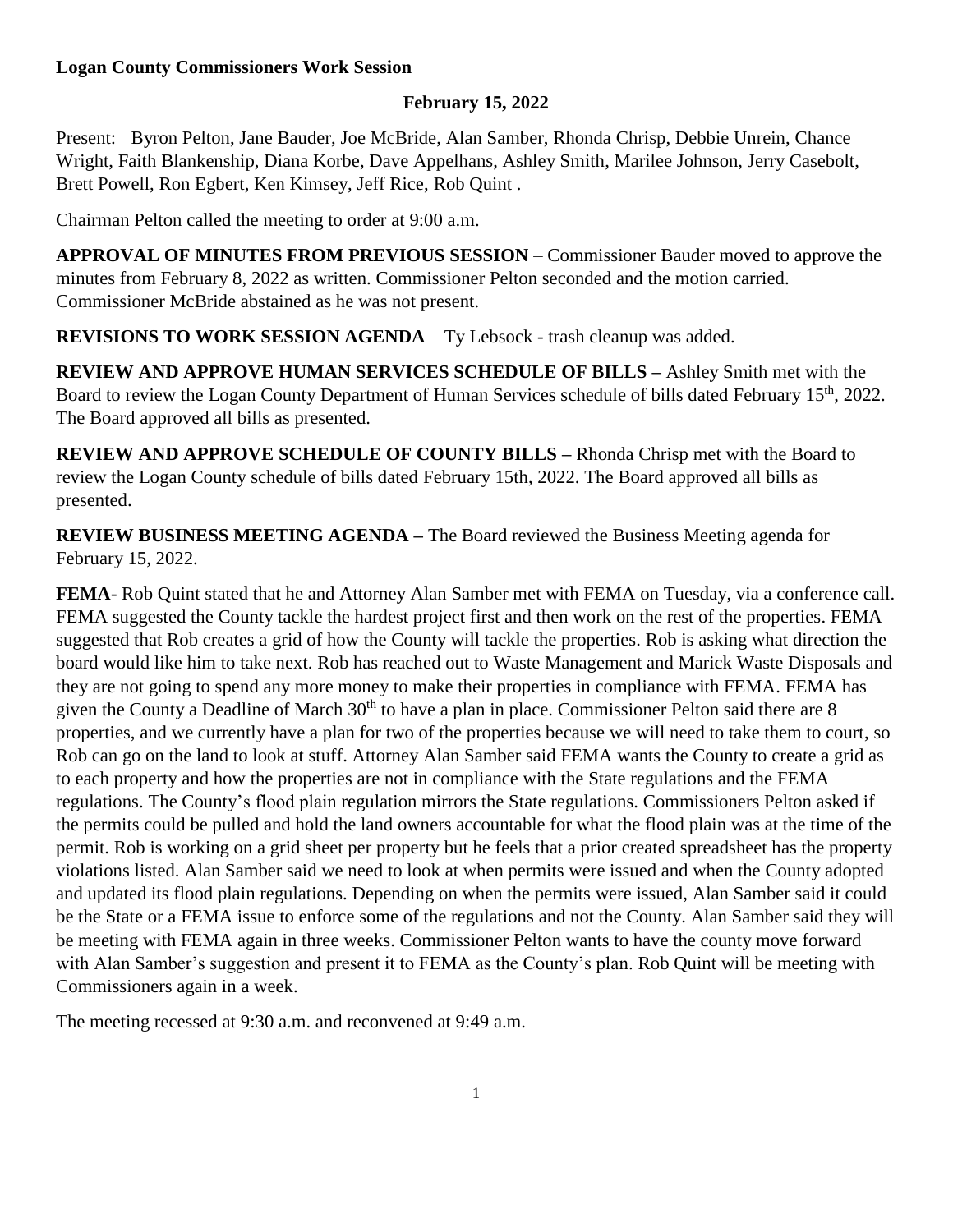**DAVE APPELHANS AND RON EGBERT** – Contract between Logan County and the Logan County Trap Club LLC, for use of the Logan County Shooting Sports Complex. The rental agreement is updated with liability insurance for Ron and his LLC. Ron Egbert is the Manger of the Logan County Trap Club LLC. Just need to settle on a price for the rental agreement. Ron is looking at bringing the member numbers up this year. The members were down last year due to shortage of ammo. Ron is asking for \$2,500.00 for the lease of the LCSSC. Targets are going to be paid for out of Ron Egbert's pocket. The more shooters the more revenue. The annual cost for the facility is \$6,125, which includes portlets, dumpers, electricity, and the wear and tear of the machines. Anything we can get from Ron would be revenue for the County. Commissioner Pelton asked if Ron would be okay with the first installment of 2,500.00. Commissioner McBride and Commissioner Bauder are ok with \$2500.00 for the first year. The contract will start March 1, 2022. Payment will be made June 1, 2022. Ron Egbert and Dave Appelhans will meet a year from now with Commissioners to renegotiate the price for next year. Ron has the master keys currently. Keys have been an issue in the past. Commissioner Bauder asked that a copy of the master keys be put in the master key cabinet located in the Commissioner's office/vault. Attorney Alan Samber will draw up a contract. They have to have someone at least 16 years old to load the trap house and pick up trash.

**SHERIFF BRETT POWELL –** Sheriff Brett Powell would like to come up with a control operator position that would allow the Sheriff's department to hire someone 18 years old, this would not increase his FTE. Washington and Morgan county already have this position. They would assign them to work the control room only and no contact with any inmates. They hope this will be a good recruiting tool so when the person turns 21 years old they could move to another position within the jail. They currently hire 21-years or older. Sheriff Powell said that DOC has come up with a new plan as well to hire 18 years old and up. All Commissioners agreed to go forward with the new position.

**COMMISSIONERS PROCEEDINGS –** Commissioner McBride moved to approve the Commissioners proceedings. Commissioner Bauder seconded and the motion carried.

**TIENA PRICE TRUST PROPERTY CLEANUP –** Attorney Alan Samber has been in contact with the estate. Waiting for the weather to clear up to take picture of where the property stands right now.

**EXHIBIT CENTER PROJECT/DONATION –** Commissioner Bauder said GOCO grants focus on outdoor projects only. This building is not going to qualify for the GOCO grant. Commissioner Bauder spoke with Commissioner McBride about her using some of the conservation trust funds for the building and Commissioner McBride could apply for a GOCO grant for the trails at Sunset. Commissioner Bauder got signed up with a grant writer team to apply for several small grants of \$50,000. Commissioner Bauder is hoping to have specs on the building of what we are looking for in the next couple of weeks for RFP. Commissioner McBride said they are working on trails/paths and a gazebo at Sunset. We have \$350,000.00 in conservation trust funds. We may have to come up with the capital and then the end result with the kitchen and landscaping could be funded by a grant. Toro gives out grant money for landscaping. Commissioner Bauder and Commissioner McBride both think the building will be a great investment to the Community.

**FAIR BOARD FACEBOOK LIVE – Commissioner Pelton asked what everyone thinks about no longer doing** Facebook live during fair board meetings. Currently no other meetings are done this way. Commissioner Bauder is for continuing to stream Fair board meetings on Facebook Live. Commissioners Pelton and McBride are not. Facebook live streaming of the Fair board meetings will be stopped.